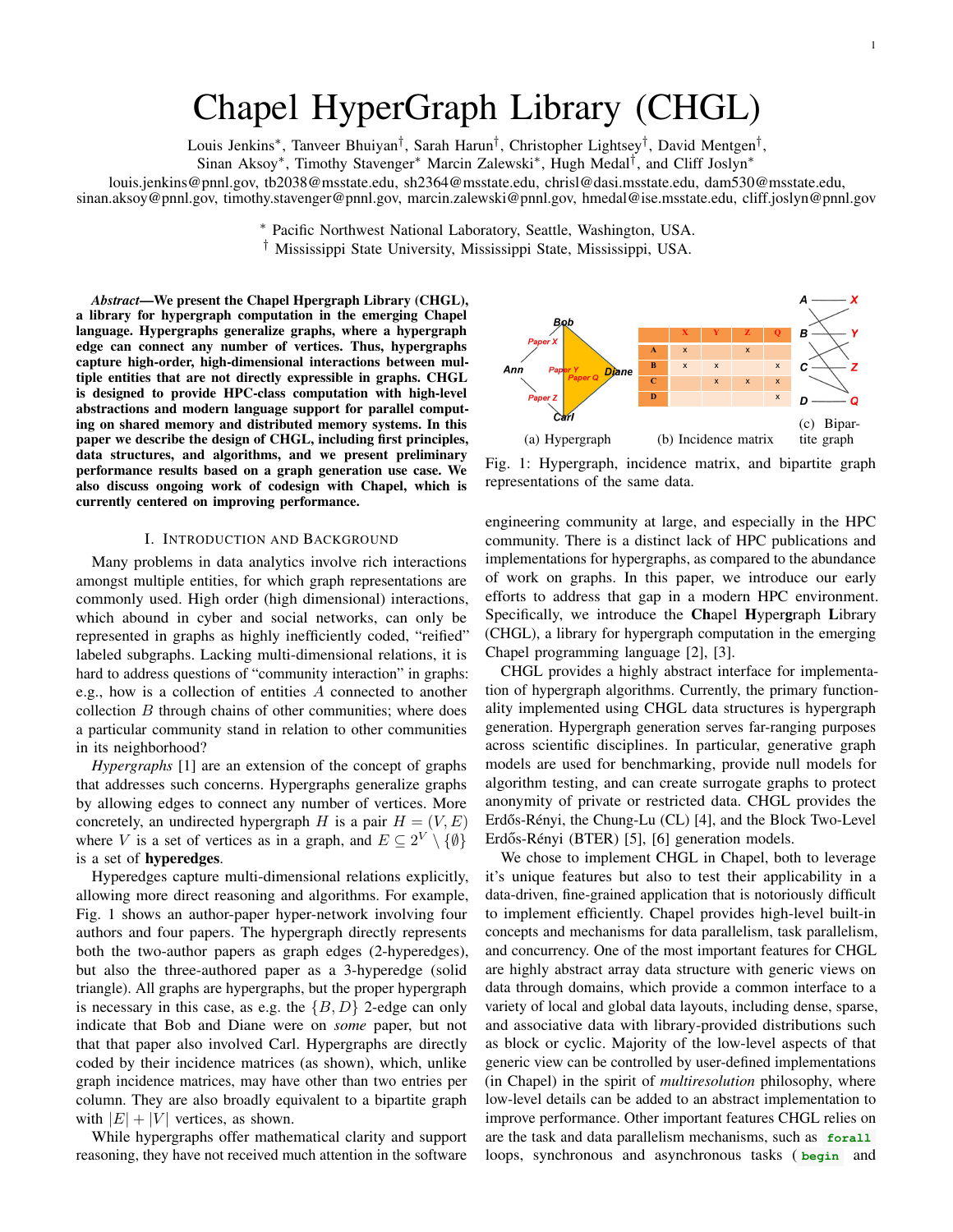**cobegin** statements), and locality control through Chapel's data-driven **on** clauses and locale framework. Finally, Chapel also provides a set of modern basic programming features such as type inferencing and generic programming. In section Section II, we describe our experience in using Chapel features to design and implement abstract interfaces, highlighting the usefulness of the Chapel array abstractions. In section Section IV, we evaluate the performance of our code, and in Section V we discuss the ongoing work in CHGL and the codesign and interaction with Chapel.

While CHGL provides the basic data structures and algorithms for hypergraphs, the driving application in this paper is graph generation, which is discussed in Section III. Graph generation serves far-ranging purposes across scientific disciplines. In particular, generative graph models are used for benchmarking, provide null models for algorithm testing, and can create surrogate graphs to protect anonymity of private or restricted data. Throughout these applications, it is ideal to have generators that are easily tunable, require compact inputs, produce graphs with varied structural properties encountered in real data, and—perhaps most importantly—are scalable.

We conduct a scalability study of three hypergraph generators implemented in CHGL: hypergraph Erdős Rényi (ER), hypergraph Chung-Lu (CL) [4], and the recently introduced hypergraph version of the Block Two-Level Erdős Rényi (BTER) model [6]. These models take compact inputs that can be easily sampled from real data or generated artificially, and can be easily tuned to output hypergraph data possessing a wide range of properties, at scale. Furthermore, taken as a suite, each model provides successively more control over hypergraph structure than the previous, providing the flexibility to choose different tiers of structural nuance for the generated data. We use hypergraph statistics implemented in CHGL to evaluate the generative models, providing an end-to-end generation and evaluation framework.

#### II. CHGL DESIGN AND IMPLEMENTATION

The overall goal of CHGL is to provide a high-level modern library of functionality for hypergraphs with HPC performance. CHGL's primary design goals are the following:

- Genericity: CHGL is based on the principles of generic programming [7], providing well-defined interfaces independent of particular data structures and generic algorithms defined in terms of these interfaces. Genericity supports interfaces that are minimal, durable, and designed to cover wide classes of data structures, and it provides reusable algorithms that can be written once for many input types.
- **Performance:** CHGL is specifically intended to provide strong performance in modern HPC environments, from multi-core to distributed-memory settings. Specifically, CHGL relies on Chapel abstractions for performance, and the purpose of our effort is in part to explore, test, and contribute to these abstractions in the context of our applications.
- Usability: While genericity and simplicity are fundamental, CHGL is also easy to use. Our philosophy is to provide multiple interfaces where the simplest interfaces can be used by beginners, which then can be extended gradually by providing more parameters.

```
1 class HyperGraph {
  // member functions
3 iter vertices() : vDescType;
4 iter edges() : eDescType;
  5 proc numVertices : int(64);
 6 proc numEdges : int(64);
  7 iter forEachVertexDegree() : (vDescType, int(64));
  8 iter forEachEdgeDegree() : (eDescType, int(64));
9 proc vertexDegrees();
  proc edgeDegrees();
11 proc addInclusion(vertex : vDescType,
12 edge : eDescType);
13 proc hasInclusion(vertex : vDescType,
14 edge : eDescType);
15 proc inclusions(vertex : vDescType) : eDescType;
16 proc inclusions(edge : eDescType) : vDescType;
17 proc numNeighbors(v : vDescType) : int(64);
18 proc numNeighbors(e : eDescType) : int(64);
19 proc getVertex(v : vDescType) : MetaData;
20 proc getEdge(e : eDescType) : MetaData;
21 ...
```
Fig. 3: Part of the interface of the HyperGraph CHGL class.

The three principles are synergistic. Chapel aims to support both performance and abstraction through its easy-to-use generic programming and compiletime metaprogramming mechanisms. CHGL exploits these mechanisms with intention of pushing the limits of Chapel, feeding requirements and feature requests back to the Chapel language. In that sense, CHGL is meant to both utilize Chapel for its benefit, and also to exist in codesign



Fig. 2: Adjacency list hypergraph data structure.

with Chapel, improving it in the process. In this section, we first provide simple examples of CHGL uses, and then we briefly discuss more advanced elements of CHGL design and implementation.

In CHGL, the creation of hypergraphs is simple and intuitive. For example, creating a medium-sized hypergraph that is cyclicly distributed over a small subset of the *locales*, or compute nodes in the cluster, relies on the Chapel framework for distributions:

```
\frac{1}{\text{const}} numVertices = 1024 \times 1024;
const numEdges = 2048 \times 1024;
 3 const cyclicDom = new Cyclic(startIdx = 1,
    targetLocales = Locales[4..8]);
  5 var graph = new HyperGraph(numVertices, numEdges,
    cyclicDom);
```
CHGL provides a generic interface that relies on clearly specified hypergraph interfaces that span an open-ended class of hypergraph types that model the interface. Figure 3 lists a portion of the generic hyper graph interface in CHGL (in a simplified form). For example, a modifiable hypergraph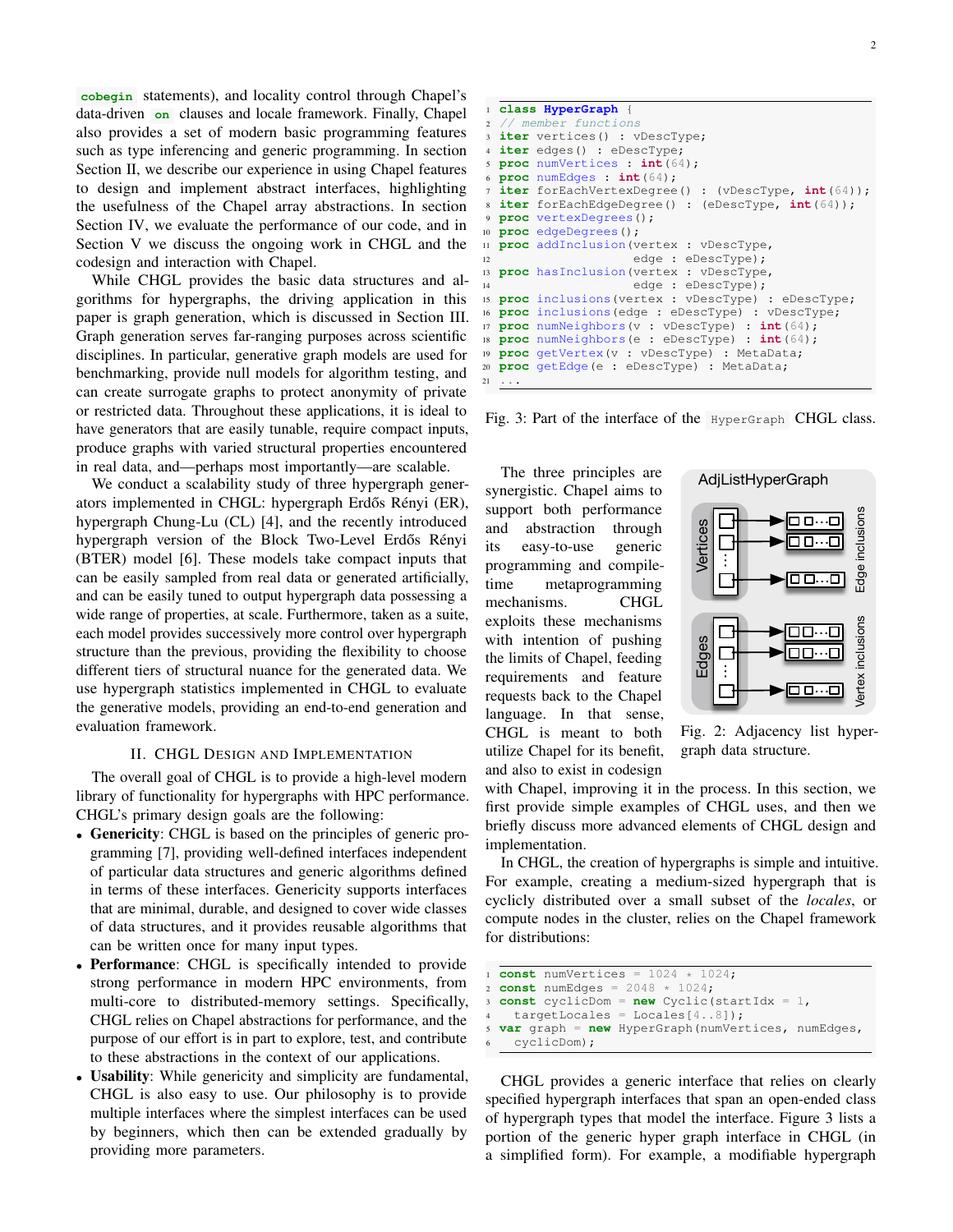provides a method for including vertices into edges (remember, edges in hypergraphs can contain any number of vertices), using the method addInclusion , and vertex degrees of any graph can be iterated over (using Chapel iterators) using the forEachVertexDegree method. Figure 2 illustrates the layout of CHGL's main hypergraph data structure, the adjacency list hypergraph AdjListHyperGraph . This data structure consists of two outer Chapel arrays, which may be distributed, for vertices and edges and of inner non-distributed arrays for every vertex and edge inclusions. Every inclusion is stored in two directions, both at the included vertex and at the including edge, resulting in storage of the hypergraph and its dual. Thanks to Chapel array capabilities, this data structure supports both static and dynamically growing hypergraphs. Currently, this is the only hypergraph data structure available in CHGL, but it is versatile and widely applicable due to the flexibility of Chapel arrays (e.g., both local and distributed hypergraphs can be represented, different layouts can be used for data, etc.).

A simple task to perform on the graph constructed above is to extract vertex degrees:

```
1 var vertexDegrees : [graph.verticesDomain()] int;
 2 forall (degree, vertex) in zip(vertexDegrees,
    3 graph.getVertices()) {
      4 degree = graph.numNeighbors(vertex);
5 }
6 var totalVertexDegrees = + reduce vertexDegrees;
```
Even though the graph is distributed cyclically between different locales of a distributed machine, the vertices can be extracted with a single **forall** loop, which can then be used to query more information from the graph. By using the **zip** operator, we get to request that more than one data source, providing they are of the same size and shape, have their yielded results tupled together. As the vertexDegrees array shares the same domain as the hypergraph's vertices, we can obtain both a reference and the descriptor for the respective vertex. Note that the array of vertex degrees gets reduced in a single step, using the Chapel reduce syntax. If only finding the sum of all vertex degrees is desired, a more efficient variant of this algorithm can be produced via Chapel's reduce-intents:

```
var totalVertexDegrees = 0;
2 forall vertex in graph.vertices() with
    3 (+ reduce totalVertexDegrees) {
      totalVertexDegrees += graph.numNeighbors(vertex)
5 }
```
In the above snippet, Chapel is informed that totalVertexDegrees is intended as a reduction using the plus operation. Given this hint, Chapel can optimize the global reduction in the same way an advanced programmer could using low-level distributed programming constructs.

Each of the interface functions are error-friendly in that by using Chapel's rich support for generics and overloading of functions and methods, the library uses the compilerError and compilerWarning to provide user-friendly error messages. For example:

```
// 5% probability
  2 const p = 0.05;
3 / p * |V| * |E|const numInclusions = graph.numVertices
                            graph.numEdges * p;// Spawn a task on each other locale
  7 coforall loc in Locales do on loc {
    8 var rng : makeRandomStream(real);
    9 forall 1 .. numInclusions / numLocales {
10 var vertex =
11 \qquad \qquad \text{rng.getNext}(0, \text{ graph.numVertices}() - 1);12 var edge = rng.getNext(0, graph.numEdges() - 1)
13 graph.addInclusion(vertex, edge);
14 }
15 }
```
Fig. 4: Simplified Erdős-Rényi algorithm.

```
1 inline proc numNeighbors(other) {
   2 compilerError("'numNeighbors(", other.type
        : string, ") is not supported...\ln,
       Require argument of type ", vDescType
        5 : string, " or ", eDescType : string);
6 }
```
By making the function inline, the compiler error message will show the location that the user has provided the bad argument. This type of compile-time error checking and custom error messages makes it easy for the user to learn from their mistakes, and even better, where and how to fix it.

In Fig. 4, we show a simplified implementation of the Erdős Rényi CHGL algorithm (see Section III). In this example, probability  $\bar{p}$  is the probability that there is an inclusion of a vertex in an edge. Multiplying  $\bar{p}$  by the number of vertices and edges gives the expected number of inclusions to be added. The inclusions can be added in an embarassingly parallel way. However, this straightforward implementation needs further steps to become efficient (see Section V).

#### III. USE CASE: GRAPH GENERATION

In this work, we choose graph generation for our use case. Given the utility of graph generators, it is unsurprising there are plethora of models and an extensive surrounding literature. In addition to the Stochastic Kronecker Model (SKG) used for the Graph500 supercomputer benchmark [8], the Chung-Lu (CL) [4] and Block Two-Level Erdős Rényi (BTER) [5] models have also received attention for having scalable, parallel implementations [9], [10] and producing graphs with realistic heavy-tailed vertex degree distributions [11], and, in the case of BTER, community structure. In CHGL, we implement three generators: hypergraph Erdős Rényi, hypergraph Chung-Lu, and recently introduced hypergraph BTER model [6]. Below, we briefly describe each of these models:

• Hypergraph Erdős-Rényi (ER). The user specifies three scalar parameters: the number of vertices and hyperedges and the vertex-hyperedge inclusion probability,  $p$ , where for each possible vertex-hyperedge pair, the probability that the vertex is assigned to that hyperedge is  $p$ . In practice, however, it is too computationally costly to consider all possible inclusions, and several efficient alternatives [12],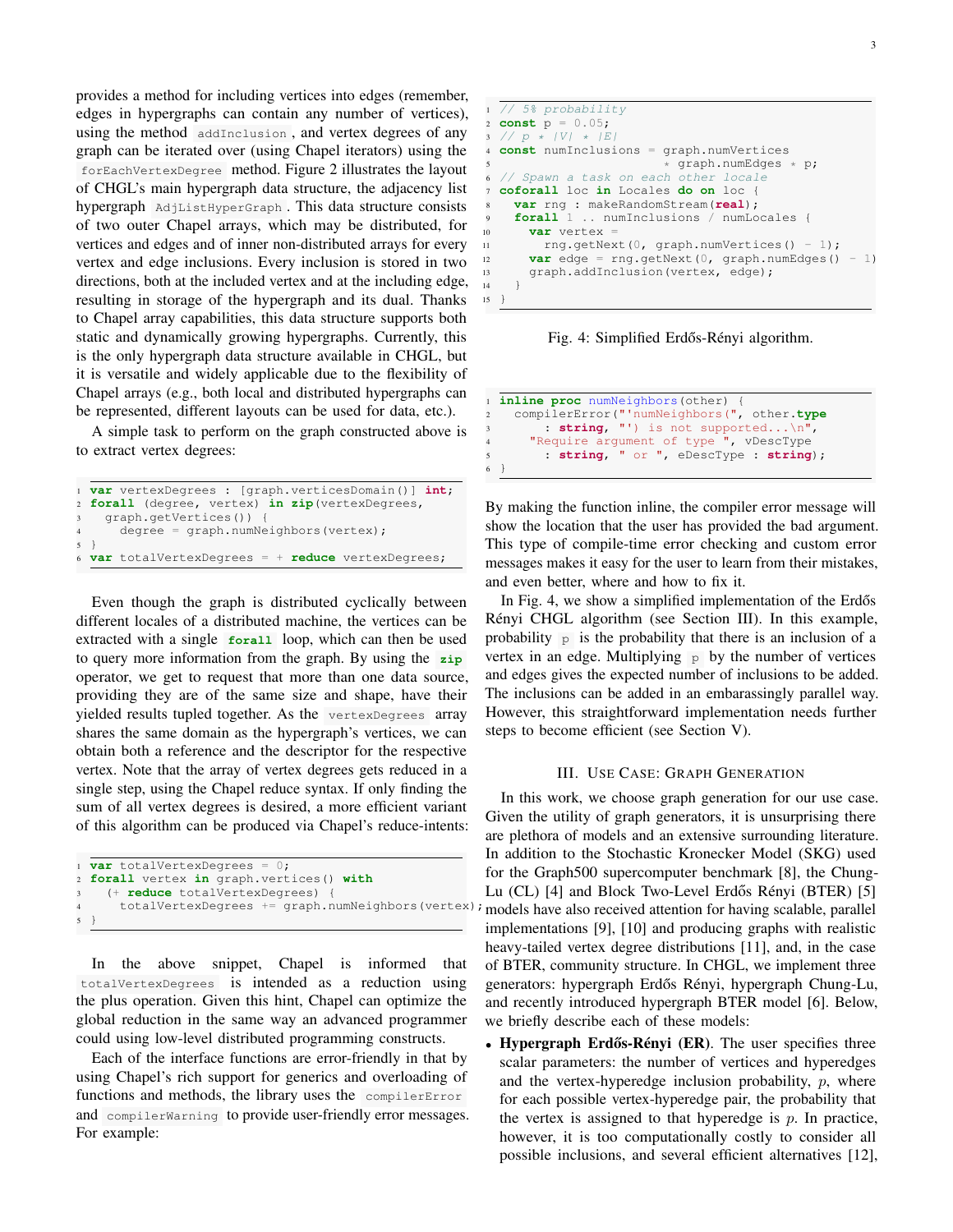[13] have been proposed. In CHGL, we feature both this "naive", as well as a "fast ER" generator in which the desired number of vertex-hyperedge inclusions are determined by sampling the vertices and hyperedges of each inclusion uniformly at random, with replacement. To control for possible duplicate inclusions, CHGL's fast ER generator also includes an optional "coupon-collectors adjustment" (see [10]) that ensures, in expectation, the desired number of unique inclusions are realized in the output graph.

- Hypergraph Chung-Lu (CL). The user specifies a desired vertex degree and edge cardinality sequence. In this model, which is generalization of ER, the probability a vertex belongs to an edge is proportional to the product of their desired degree and edge cardinality; consequently, each vertex and hyperedge achieves these user-specified values in expectation. As with ER, we include a fast hypergraph CL implementation, as described in [6], in which the vertex and hyperedge of each inclusion is chosen according to a *weighted* random sampling with replacement.
- Hypergraph Block-Two Level Erdős-Rényi (BTER). In addition to the same parameters as Chung-Lu, the user also specifies desired *metamorphosis coefficients* for the hypergraph. As introduced and explained in [6], metamorphosis coefficients are numerical measures of hypergraph community structure shown to be prevalent in real data. The BTER algorithm is designed to output a graph whose degree distributions and metamorphosis coefficients both approximately match the inputs. As the details of the BTER algorithm are complicated, the interested reader may refer to [6] for a more formal description.

Using CHGL, we generated instances of hypergraphs for each of the above models by extracting each model's inputs from real hypergraph data. In particular, we used the wellknown "condMat" [14] author-paper network based on preprints posted in the Condensed Matter section of the arXiv e-Print repository. This dataset contains 16,726 authors, 22,016 preprints, and 58,595 author-paper inclusions, and exhibits structurally rich properties, such as heavy tailed degree distributions, and tight-knit community structure.

Figure 5 plots some of CHGL's hypergraph analytics, which we use to compare structural properties of instances of CHGL's generated hypergraphs with those of the real condMat dataset. These plots serve to verify the CHGL implementation generates hypergraphs exhibiting key properties consistent with the abstract ER, CL, and BTER models, and also highlight the breadth of structural nuance achievable through these generators. For instance, while the ER graph possesses about same average edge cardinality and vertex degree as condMat, Fig. 5 (left) shows that the degree distributions are dissimilar, a known shortcoming of ER. In contexts where accurately modeling vertex degree and edge cardinality distributions is important, CL is a more appropriate generator, as confirmed by the closer match in Fig. 5. Nonetheless, Figure 5 (right) shows that CL is not able to reproduce condMat's community structure, as measured by metamorphosis coefficients. However, the same plot shows that BTER generator offers more accurate community structure, which affords the user the option to add



Fig. 5: Structural comparison of ER, CL, and BTER output hypergraphs vs the original condMat dataset.



(a) Chung Lu (SMP) - 100K Ver- (b) Erdős-Rényi (SMP) - 100K tices, 200K Edges, 841,088 Inclu-Vertices, 100K Edges, 1% Probsions ability



(c) Chung Lu (Distributed) - 1M (d) Erdos Renyi (Distributed) - Vertices, 2M Edges, 9,940,947 In-100K Vertices, 100K Edges, 1% clusions Probability

Fig. 6: SMP and distributed execution weak scaling for the ER and CL graph generation algorithhms.

another layer of realism to the generated data. In Section IV, we present performance scaling experiments for these generators.

#### IV. EVALUATION

Performance benchmarks are performed on Intel Broadwell compute nodes of a Cray-XC50 cluster. For the communication layer, which is the run-time abstraction layer responsible for sending, receiving, and handling active messages, we use Cray's uGNI with 16MB hugepages; we utilize the uGNI communication layer over the GASNet communication layer as it is specialized for Cray's hardware. For the tasking layer, which is the abstraction layer responsible for the creation, scheduling, and management of tasks, which are coroutines that are multiplexed on top of threads, we use qthreads. For the memory management layer, the abstraction layer that is responsible for handling memory management, we use jemalloc. The benchmarks have been tested using Chapel pre-release version 1.18.0, hash 55106c1d2c.

We present a set of benchmarks for the hypergraph generation algorithms: Erdős-Rényi, Chung-Lu, and Block Two-level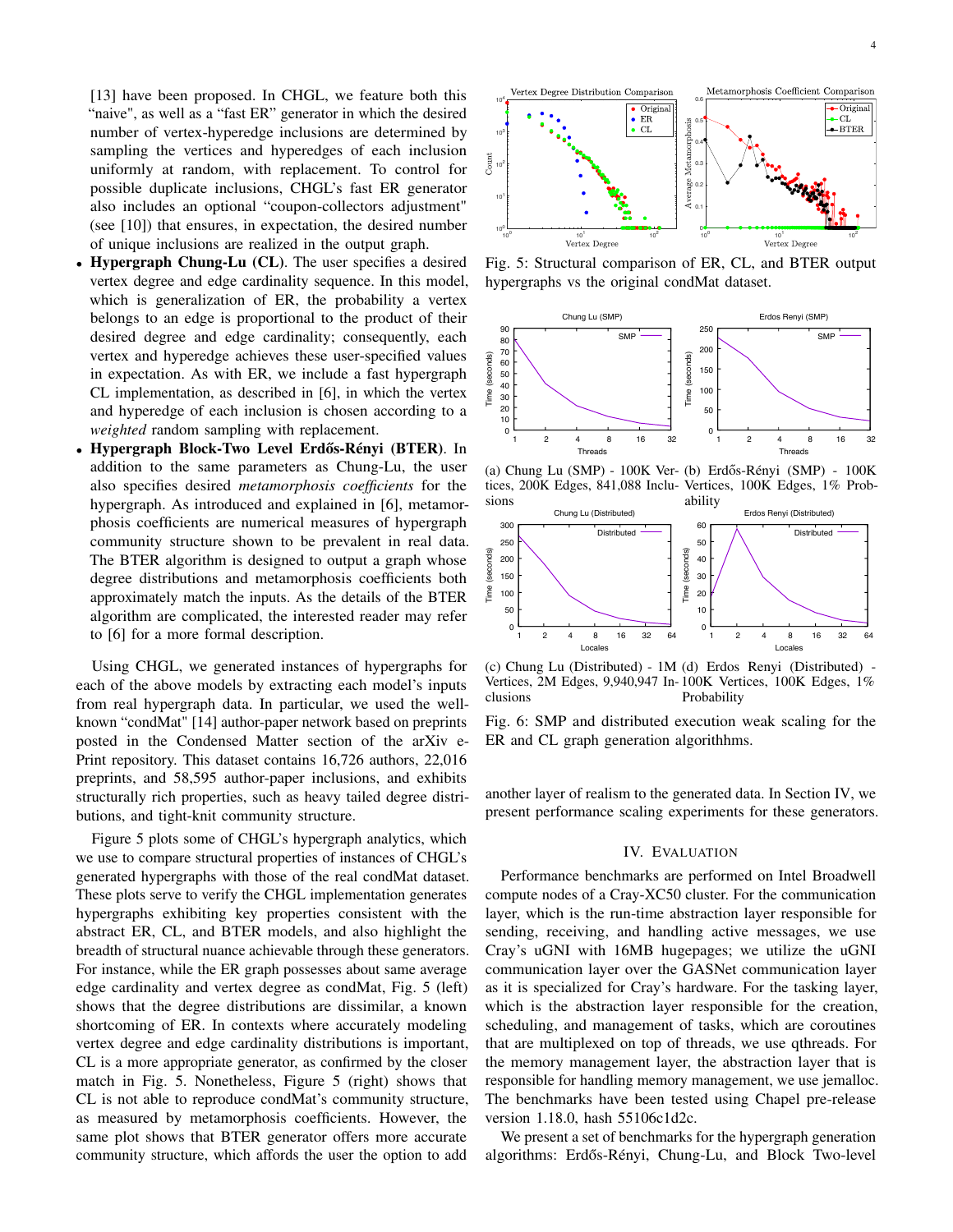Erdős-Rényi (BTER). In each set we provide a brief high-level description of the benchmark, and we display and analyze both shared-memory and distributed performance in all sets except BTER, which is still in its prototype stage and only performs well in a shared-memory environment. In the shared-memory benchmarks, we allocate a single compute node with cores that are a power of 2 up to 32 cores, and so the performance results are be presented in a logarithmic base-2 scale.<sup>1</sup> For distributed memory, we allocate compute nodes, each with 44 cores, by powers of 2 up to 64 nodes, and so the performance results are also be presented in a logarithmic base-2 scale. In both shared-memory and distributed benchmarks we compile the benchmarks with the *–fast* flag, which causes the Chapel compiler to perform all optimization on the Chapel source code, turn off any and all safety run-time checks such as out-ofbounds checking, and runs the generated C code, which Chapel gets compiled down to, with the highest optimization settings for the C compiler used. In the shared-memory benchmarks, we compile with the *–local* flag so that the Chapel compiler never injects run-time checks for whether a memory access is remote before accessing it, which occurs when the compiler is unable to determine such information at compile-time.

## *A. Erd ˝os-Rényi (ER)*

We begin by spawning a task on each logical core on each locale, where each task then computes a random vertex and hyperedge to create an inclusion for. Computing the random vertex and edge is done without involving communication with other tasks or locales, but creating the inclusion may involve communication if either the vertex or edge is hosted in remote memory. Random sampling is performed by using a task-local random number generator and obtaining a random number within a valid range for vertices and hyperedges. The graph being generated contains 100K vertices and 100K hyperedges, and the probability of there being an edge created between any pair of vertex and hyperedge is 1%, hence a total of 100M edges are generated.

In the shared-memory benchmark which is shown in Fig. 6b, ER scales in a linear fashion as we increase the number of cores by a power of two, as would be expected. In the distributedmemory benchmark which is shown in Fig. 6d, ER shows a rather large increase in overall execution time at 2 locales, which is due to introducing the large but constant overhead of adding communication to the program. As the random sampling of vertices and edges are entirely local and relatively fast, the overhead is more noticeable here. Thanks to aggregation, the execution time decreases as we add more than 2 locales and we pass single-locale execution starting at 8 locales, and at 64 locales the performance is approximately 8x faster.

## *B. Chung-Lu (CL)*

We begin by spawning a task on each logical core on each locale, where each task then computes a random vertex and hyperedge to create an inclusion for. However unlike ER,



5



CL performs a weighted random sampling from a table that is formed by taking the prefix sum ( **scan** in Chapel) of the normalized desired vertex degree and edge cardinality sequences. The current algorithm is naive and is heavy-weight, effectively being a linear operation per random sample. Each task still computes the weighted random samples without communication; the random number is generated using a tasklocal random number generation as it does in ER, and the probability table is duplicated on each locale, hence only datasets that can fit on an individual locale can be sampled. Both the shared-memory and the distributed benchmarks sample the same LiveJournal[15] dataset, but we sample 100K vertices and 200K hyperedges to create 841,088 edges for shared-memory, and 1M vertices and 2M hyperedges to create 9,940,947 edges for distributed.

In the shared-memory benchmark which is shown in Fig. 6a, CL scales linearly as expected. In the distributed memory benchmark, which is shown in Fig. 6c, CL scales linearly including at two locales due to the overhead of the naive weighted random sampling being significantly higher than the cost of communication.

#### *C. Block Two-Level Erd ˝os-Rényi (BTER)*

We begin by sorting the desired vertex degree sequence and edge cardinality sequences in parallel, then scan both for the index of the first vertex and edge that have a desired degree or cardinality greater than 1. Then we compute affinity block information from metamorphosis coefficients and degree of the vertex and edge, and then create the affinity block using ER on isolated sub-hypergraphs using this information. After all affinity blocks are created, we set the new desired vertex degree and edge cardinality sequences as the difference between the desired final degrees and the actual degrees generated by ER on affinity blocks. Afterwards, we use CL to create the remaining inclusions. We use the CondMat dataset, but scale it up 5 times by appending the same vertex degree and edge cardinality sequences concatenating it with itself.

In this shared-memory benchmark, which is shown in Fig. 7a, BTER scales linearly just as ER and CL does, which is expected as it is built on top of them. Furthermore, in Fig. 7b we compare the graph generated by our BTER generator ("BTER") with a known, high-quality generator [6] ("Generated"). The plot compares degree distribution between the two generators. The distribution produced by our generator closely matches the high-quality generator.

<sup>&</sup>lt;sup>1</sup>It has been observed that using a non power of 2 does not show much of any variation in performance.